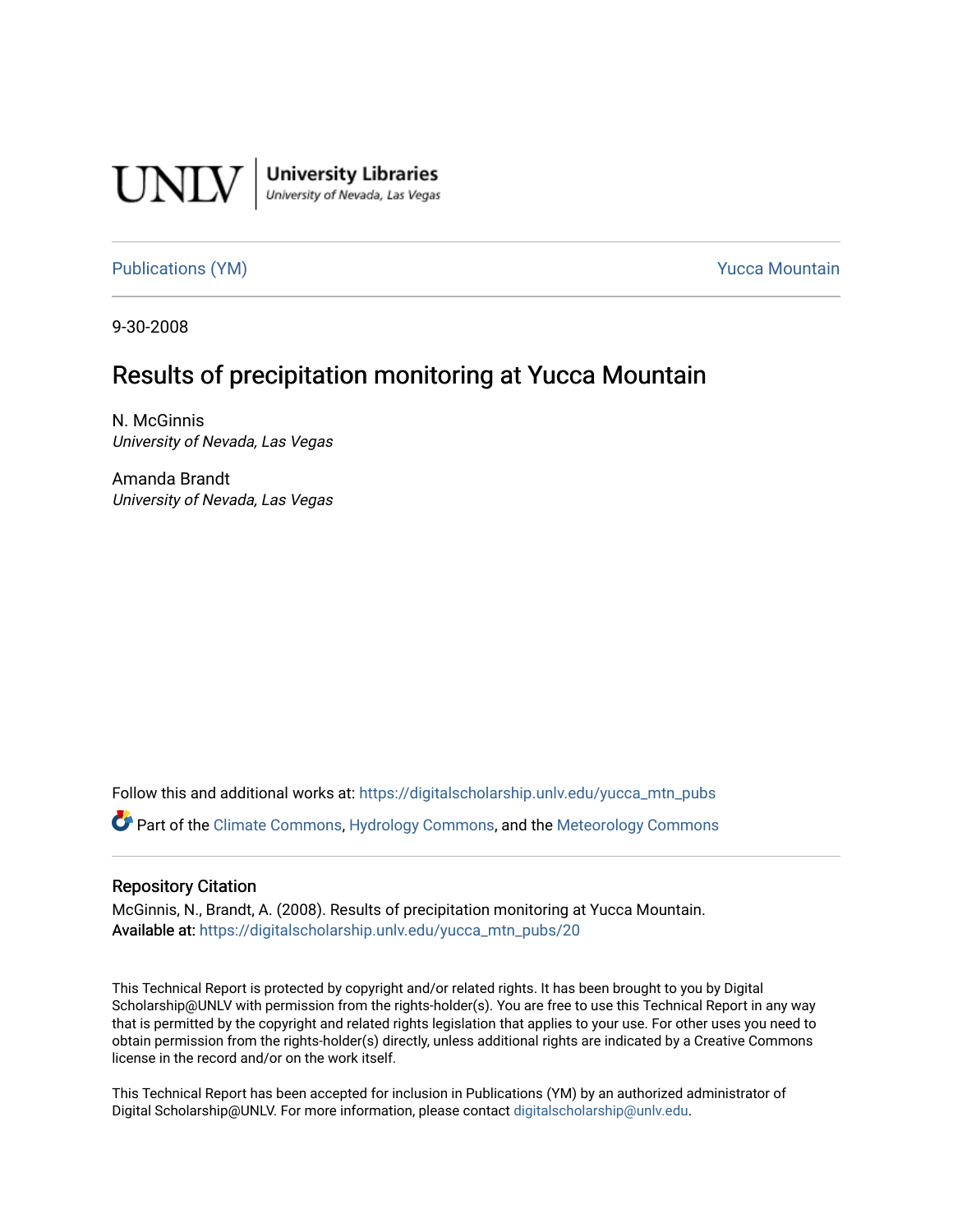# **Title: Results of Precipitation Monitoring at Yucca Mountain**

# **Task ORD-FY04-007**

**Prepared By** 

**N. McGinnis and A. Brandt**

**Harry Reid Center for Environmental Studies**

**Chemistry Division**

**University of Nevada, Las Vegas**

**September 30, 2008**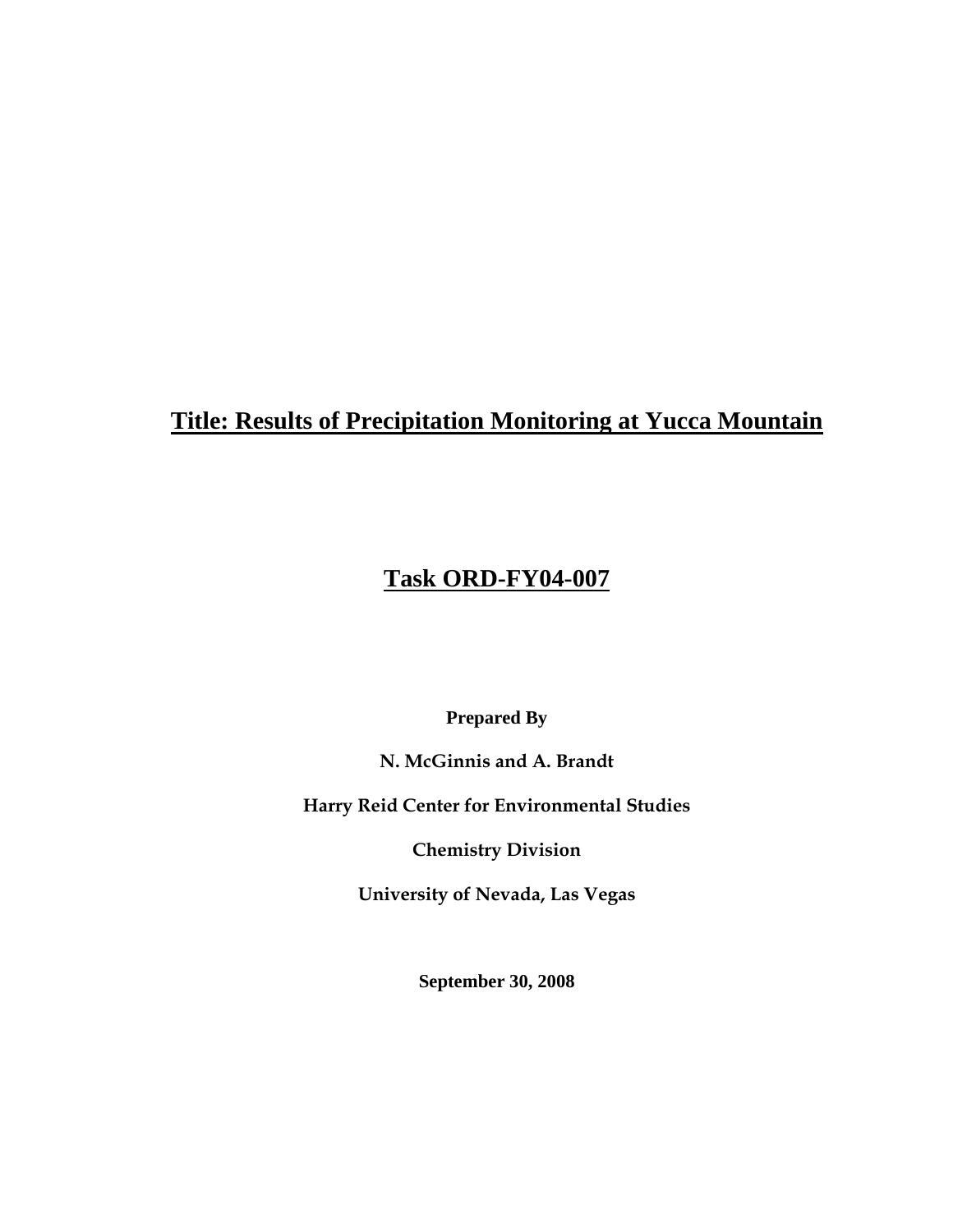## **TABLE OF CONTENTS**

| 1.  |              | $\overline{2}$<br>Abstract |                              |                |  |  |  |  |  |
|-----|--------------|----------------------------|------------------------------|----------------|--|--|--|--|--|
| 2.  | Introduction |                            |                              | $\overline{2}$ |  |  |  |  |  |
| 3.  |              |                            | <b>Equipment and Methods</b> |                |  |  |  |  |  |
|     | 3.1          |                            | <b>Station Configuration</b> | $\overline{4}$ |  |  |  |  |  |
|     | 3.2          | <b>Protective Measures</b> |                              |                |  |  |  |  |  |
| 4.0 |              | Precipitation Data         |                              |                |  |  |  |  |  |
|     |              | 4.1                        | Precision and Accuracy       | 6              |  |  |  |  |  |
|     |              | 4.2                        | Data Qualification           | $\tau$         |  |  |  |  |  |
|     |              | 4.3                        | <b>QA</b> Compliance         | 7              |  |  |  |  |  |
| 5.0 | Results      |                            |                              | 7              |  |  |  |  |  |
| 6.0 | References   |                            |                              | 9              |  |  |  |  |  |
| 7.0 |              | Appendix                   |                              |                |  |  |  |  |  |

# **LIST OF FIGURES**

| <b>Figure 1.</b> | Map of Yucca Mountain Precipitation Gauge Network |  |
|------------------|---------------------------------------------------|--|
| <b>Figure 2.</b> | <b>Yucca Mountain Precipitation by Station,</b>   |  |
|                  | July 1, $2003 -$ December 31, 2007                |  |

## **LIST OF TABLES**

| Table 1. | <b>Station Location</b>                       |    |
|----------|-----------------------------------------------|----|
| Table 2. | Rain Gauge Station Equipment List             |    |
| Table 3. | Data Traceability Identifiers                 |    |
| Table 4. | Annual Average Precipitation by Calendar Year |    |
| Table 5. | Annual Average Precipitation by Water Year    |    |
| Table 6. | Annual Precipitation by Recording Station     | 10 |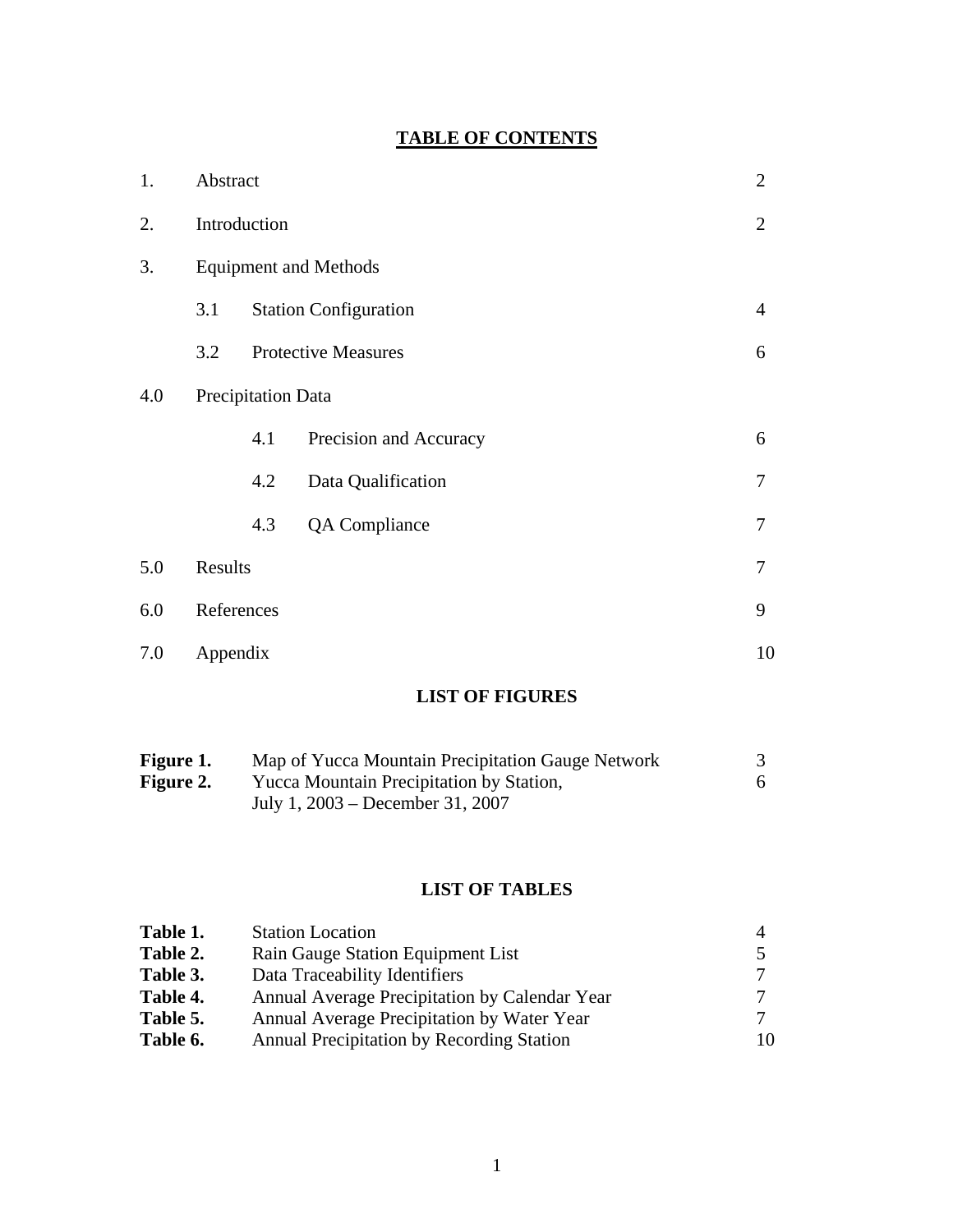#### **1.0 ABSTRACT**

This is the final report presenting precipitation data collected under task ORD-FYO4-007 "Precipitation Monitoring at Yucca Mountain". This task acquired data using tipping bucket rain gauges to measure, with known accuracy, the accumulation and timing of precipitation in the vicinity of Yucca Mountain. Operation of the tipping bucket precipitation monitoring network was assumed by the Harry Reid Center for Environmental Studies (HRC) at the University of Nevada, Las Vegas (UNLV) in March of 2001. Precipitation monitoring data collection concluded June of 2008. All data presented in this report were collected during that time.

#### **2.0 INTRODUCTION**

Precipitation is one of the most basic hydrologic parameters, providing a major source of infiltration to the unsaturated zone, as well as a potential source of recharge for the saturated zone. Yucca Mountain precipitation data are needed to characterize present-day net infiltration rates that are used to develop predictive climate models. Data from this network has been used as a part of the overall work supporting the net infiltration modeling, the *Simulation of Net Infiltration for Modern and Potential Future Climates*, and the Performance Confirmation Plan.

The precipitation monitoring network consists of a total of 19 tipping bucket gauges at various locations in the vicinity of Yucca Mountain (Figure 1). Sixteen of these gauges are located within the boundaries of the Nevada Test Site (NTS). Three additional gauges are located in Crater Flats, which is monitored by the Bureau of Land Management (BLM). Geographic coordinates for each rain gauge station can be found in Table 1.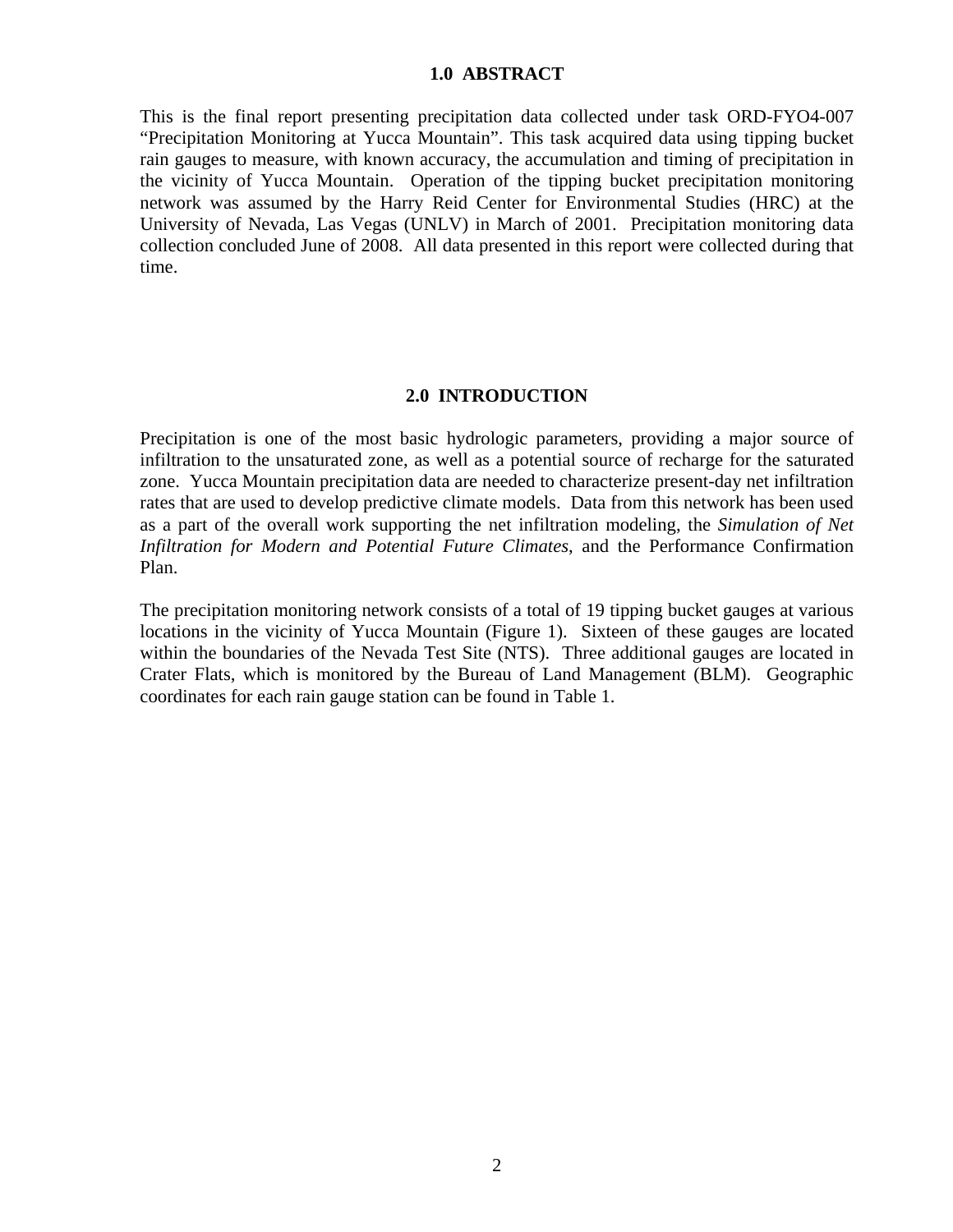

**UNLV YUCCA MOUNTAIN HYDROLOGIC MONITORING SITES** 

**Figure 1.** Map of Yucca Mountain Precipitation Gauge Network.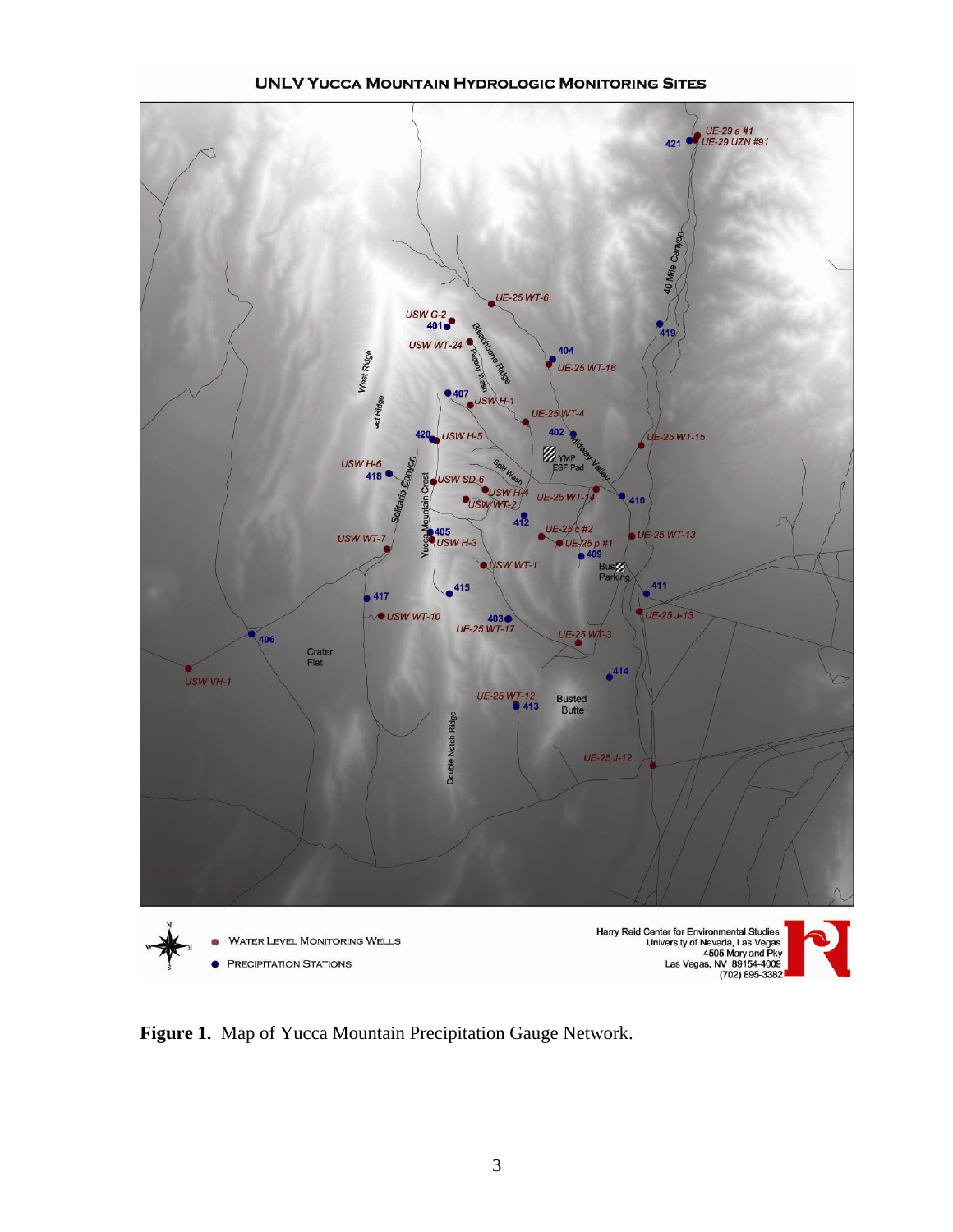| <b>Station ID</b> | <b>Northing</b> | <b>Easting</b> |
|-------------------|-----------------|----------------|
| 401               | 36 53.27'N      | 116 27.73'W    |
| 402               | 36 51.47'N      | 116 25.11'W    |
| 403               | 3648.28'N       | 116 26.48'W    |
| 404               | 36 52.72'N      | 116 25.52'W    |
| 405               | 36 43.83'N      | 116 28.11'W    |
| 406               | 36 48.13'N      | 116 31.77'W    |
| 407               | 36 52.14'N      | 116 27.73'W    |
| 409               | 36 49.42'N      | 116 24.93'W    |
| 410               | 36 50.42'N      | 116 21.11'W    |
| 411               | 36 48.78'N      | 116 23.58'W    |
| 412               | 36 50.12'N      | 116 23.13'W    |
| 413               | 36 46.88'N      | 116 26.31'W    |
| 414               | 36 47.37'N      | 116 24.37'W    |
| 415               | 36 48.79'N      | 116 27.72'W    |
| 417               | 36 48.52'N      | 116 30.44'W    |
| 418               | 36 48.17'N      | 116 29.43'W    |
| 419               | 36 53.33'N      | 116 23.26'W    |

**Table 1.** Station Location Coordinates

Data Source: MOL.20020408.0317

#### **3.0 EQUIPMENT AND METHODS**

#### **3.1 Station Configuration**

The precipitation monitoring network consists of 19 field stations, each consisting of a tipping bucket rain gauge, datalogger, storage module, enclosure for both the datalogger and the storage module, a 12-volt battery, battery charger and a solar panel.

Tipping bucket rain gauges used on this task include standard gauges and propane heated gauges manufactured by Qualimetrics Inc. and electrically heated gauges manufactured by Hydrologic Services Inc. Hydrologic Services Inc. gauges are outfitted with a Campbell Scientific air temperature sensor and a Vaisala barometric pressure transducer. Rain gauge stations and their associated equipment, manufacturers, and model numbers are shown in Table 2.

The two most recent additions to the network, Station 421 (brought online 11/29/05) and Station 420 (brought online 01/12/06), are located at the northern reach of Forty Mile Wash and the north end of the Yucca Mountain Crest, respectively. These two stations were the only stations equipped with the Hydrologic Services monitors. All remaining stations were equipped with Qualimetrics gauges.

Each gauge, regardless of model, has a simple twin-bucket mechanism causing the buckets to tip when a known volume of water (in most gauges, 0.01 inches) is collected. The tipping bucket closes a switch, sending an electronic signal to the datalogger, which records the quantity of precipitation, the date and the time of each tip.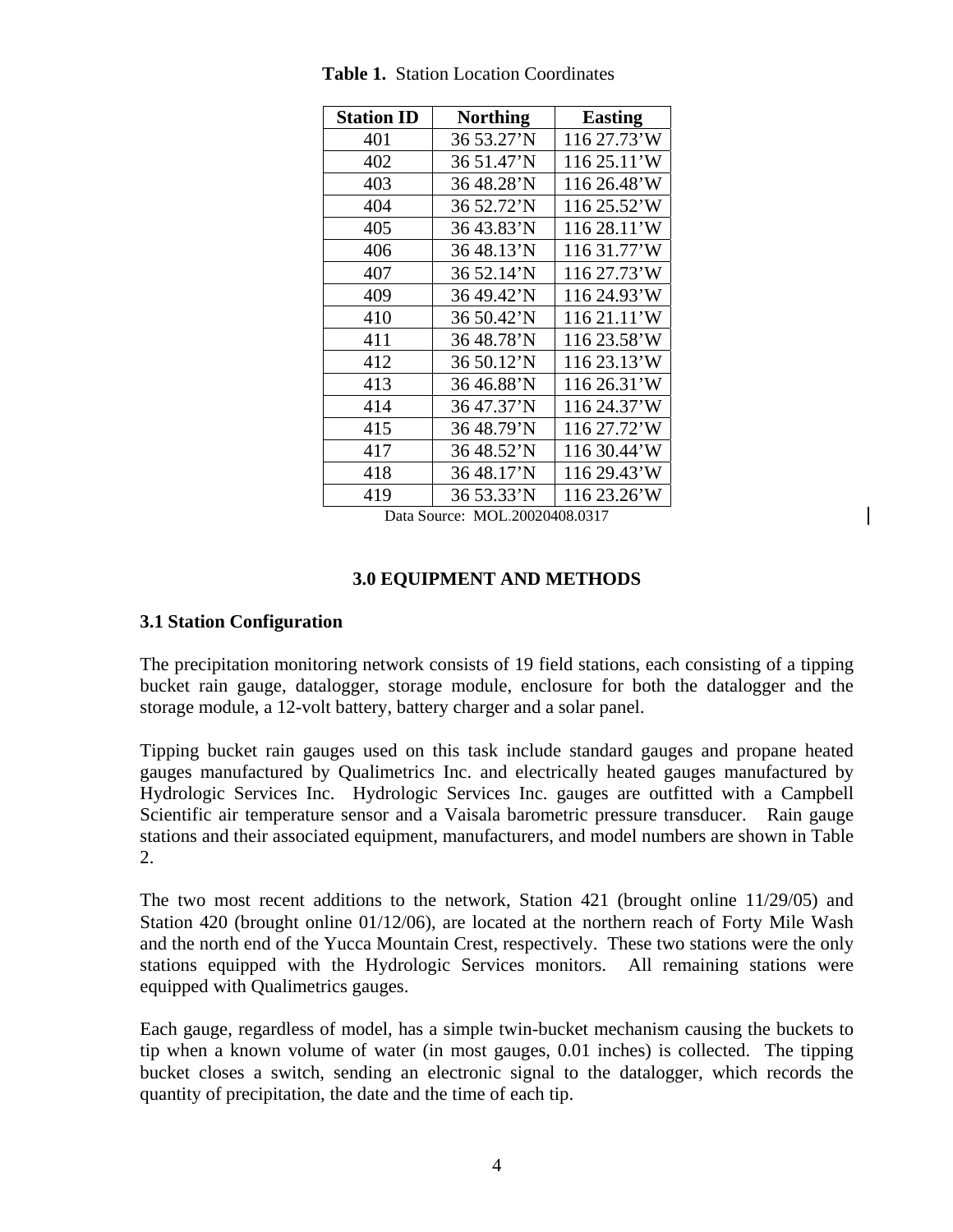All dataloggers and storage modules in use with this network are manufactured by Campbell Scientific Inc (CSI). A CSI storage module attached to the datalogger records a backup copy of all the data in the event of any datalogger complications.

|                       |  |  | <b>Table 2.</b> Rain gauge stations with associated equipment, model numbers and manufacturers |  |  |  |
|-----------------------|--|--|------------------------------------------------------------------------------------------------|--|--|--|
| located at each site. |  |  |                                                                                                |  |  |  |

| <b>Rain Gauge</b><br><b>Station</b> | <b>Gauge Type</b>   | Gauge<br><b>Manufacturer</b> | <b>Gauge Model</b> | <b>Datalogger</b><br><b>Model</b> | <b>Temperature</b><br><b>Sensor Model</b> | <b>Barometric</b><br><b>Sensor Model</b> |
|-------------------------------------|---------------------|------------------------------|--------------------|-----------------------------------|-------------------------------------------|------------------------------------------|
| 401                                 | Propane heated      | Qualimetrics                 | $6041-B$           | CR10                              | <b>NA</b>                                 | <b>NA</b>                                |
| 402                                 | Standard            | Qualimetrics                 | $6011-B$           | CR10                              | <b>NA</b>                                 | NA                                       |
| 403                                 | Standard            | Qualimetrics                 | $6011 - B$         | CR10                              | NA                                        | NA                                       |
| 404                                 | Standard            | Qualimetrics                 | $6011-B$           | CR10                              | <b>NA</b>                                 | <b>NA</b>                                |
| 405                                 | Propane heated      | Qualimetrics                 | 6041-B             | CR10                              | <b>NA</b>                                 | NA                                       |
| 406                                 | Standard            | Qualimetrics                 | $6011 - B$         | CR10                              | NA                                        | NA                                       |
| 407                                 | Standard            | Qualimetrics                 | $6011 - B$         | CR <sub>10</sub>                  | <b>NA</b>                                 | <b>NA</b>                                |
| 409                                 | Propane heated      | Qualimetrics                 | 6011-B             | CR10                              | <b>NA</b>                                 | NA                                       |
| 410                                 | Standard            | Qualimetrics                 | $6011 - B$         | CR10                              | NA                                        | <b>NA</b>                                |
| 411                                 | Standard            | Qualimetrics                 | $6011-B$           | CR10                              | NA                                        | NA                                       |
| 412                                 | Standard            | Qualimetrics                 | $6011 - B$         | CR <sub>10</sub> X                | NA                                        | NA                                       |
| 413                                 | Standard            | Qualimetrics                 | $6011-B$           | CR10                              | <b>NA</b>                                 | <b>NA</b>                                |
| 414                                 | Standard            | Qualimetrics                 | $6011-B$           | CR10                              | NA                                        | <b>NA</b>                                |
| 415                                 | Standard            | Qualimetrics                 | $6011-A$           | CR10                              | NA                                        | NA                                       |
| 417                                 | Standard            | Qualimetrics                 | $6011-B$           | CR10                              | <b>NA</b>                                 | <b>NA</b>                                |
| 418                                 | Standard            | Qualimetrics                 | $6011-B$           | CR10                              | NA                                        | NA                                       |
| 419                                 | Standard            | Qualimetrics                 | $6011 - B$         | CR10                              | NA                                        | NA                                       |
| 420                                 | <b>Heated Gauge</b> | Hydrologic<br>Services       | TB3LP              | CR10                              | $107-L$                                   | <b>PTB101B</b>                           |
| 421                                 | <b>Heated Gauge</b> | Hydrologic<br>Services       | TB3LP              | CR <sub>10</sub> X                | $107-L$                                   | PTB101B                                  |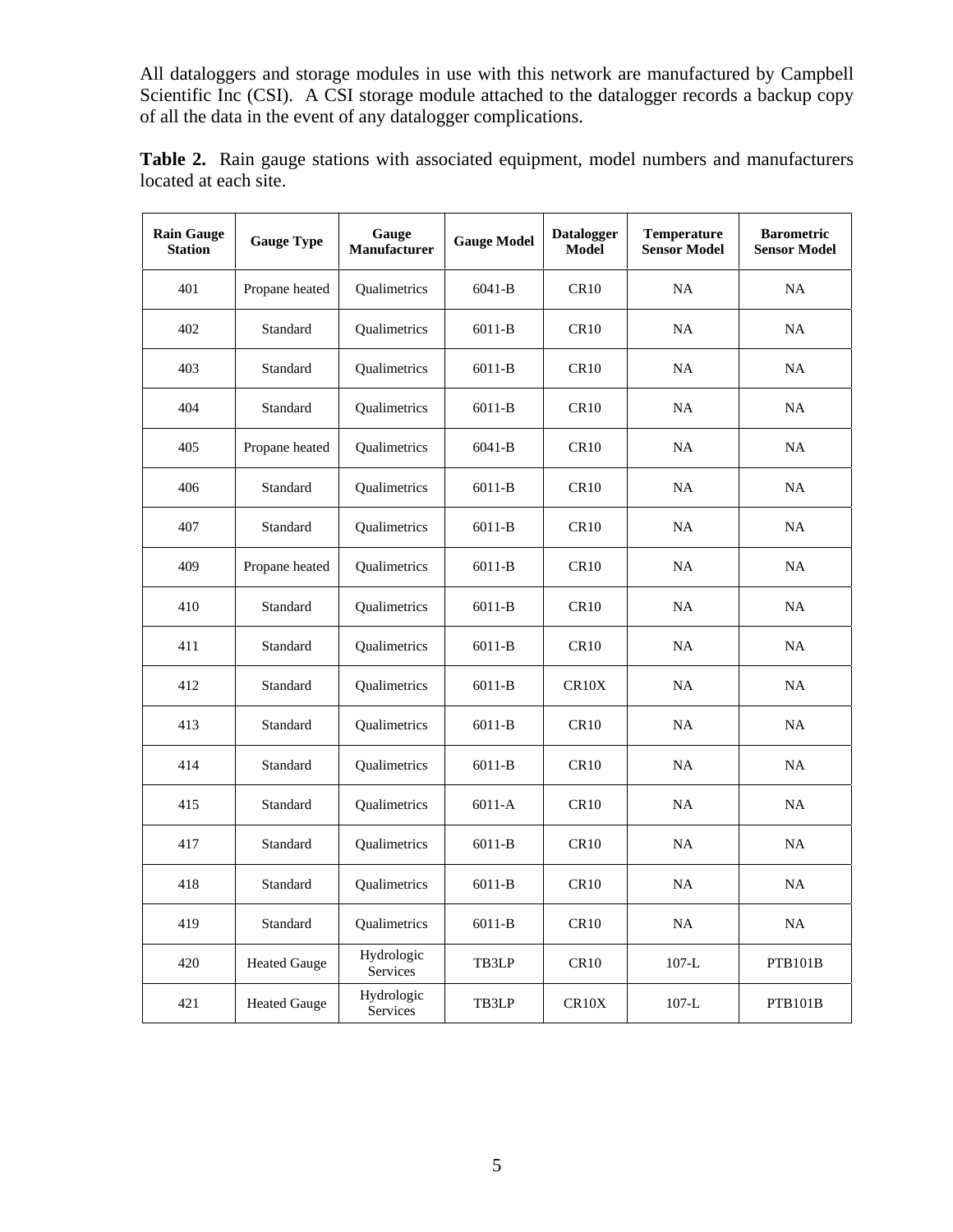Gauges are installed on cement pads at ground surface. This aids in keeping the gauge clear of any surrounding obstacles (e.g. large bushes, datalogger enclosures, work benches) and prevents wind turbulence and interferences with rainfall patterns. Stations 401, 405, and 415 are equipped with additional wind guards to minimize the effects of wind turbulence around the gauge. Theses guards also aid to increase the catchment of precipitation falling as snow. All gauge orifices are at least 12" from the ground, minimizing splash-in associated with ground deflected precipitation. All gauges also have coarse mesh screens. Theses are designed to cover the inner gauge orifice and aid in preventing debris from blocking precipitation flow into the tipping buckets.

The gauge network was established following the U.S. Environmental Protection Agency (EPA) 1995 "*Onsite Program Guidance for Regulatory Modeling Applications and Quality Assurance Handbook for Air Pollution Measurement Systems, Volume IV, Meteorological Measurements*." (TIC# 210292). Previously installed gauges were installed in accordance to technical procedure YMP-USGS-HP-180. Upon HRC acquiring this task, all gauge installation was done in accordance with approved Nevada System of Higher Education (NSHE) procedure IPLV-032, *Precipitation Monitoring Using Tipping Bucket Rain Gauges*.

### **3.2 Protective Measures**

Since the data acquired on this task cannot be reproduced through testing and experimentation, several protective measures were taken to ensure the integrity of the equipment and the data. Datalogger units are stored in raised enclosures, protecting equipment from inclement weather. Ground level wiring was insulated by PVC pipe in order to guard it from severed connections as a result of rodent activity.

Access to most stations is restricted due to their location on the NTS; the three additional offsite stations at Crater Flat are not subject to tampering due to their remote location on BLM monitored land. In the event of a tampering incident, the integrity of the data was ensured, first, through the automatic creation of a backup copy of the data written to the storage module, and, second, through the incorporation of a program identifier that indicates any programming changes. Data are also visually checked upon each site visit to ensure that there were no inconsistencies that might indicate a problem.

## **4.0 PRECIPITATION DATA**

#### **4.1 Precision and Accuracy**

Most gauges in use in this network are precise to 0.01 inches (0.254mm) and have an accuracy of +10%. This is consistent with accepted guidelines for meteorological monitoring. Data recorded at Station 402 after 08/31/2001 was recorded in millimeters, but for consistency, all data will be reported in inches. These data have a resolution of 0.1 mm. This is also consistent with the operational standard of  $\pm 10\%$  accuracy.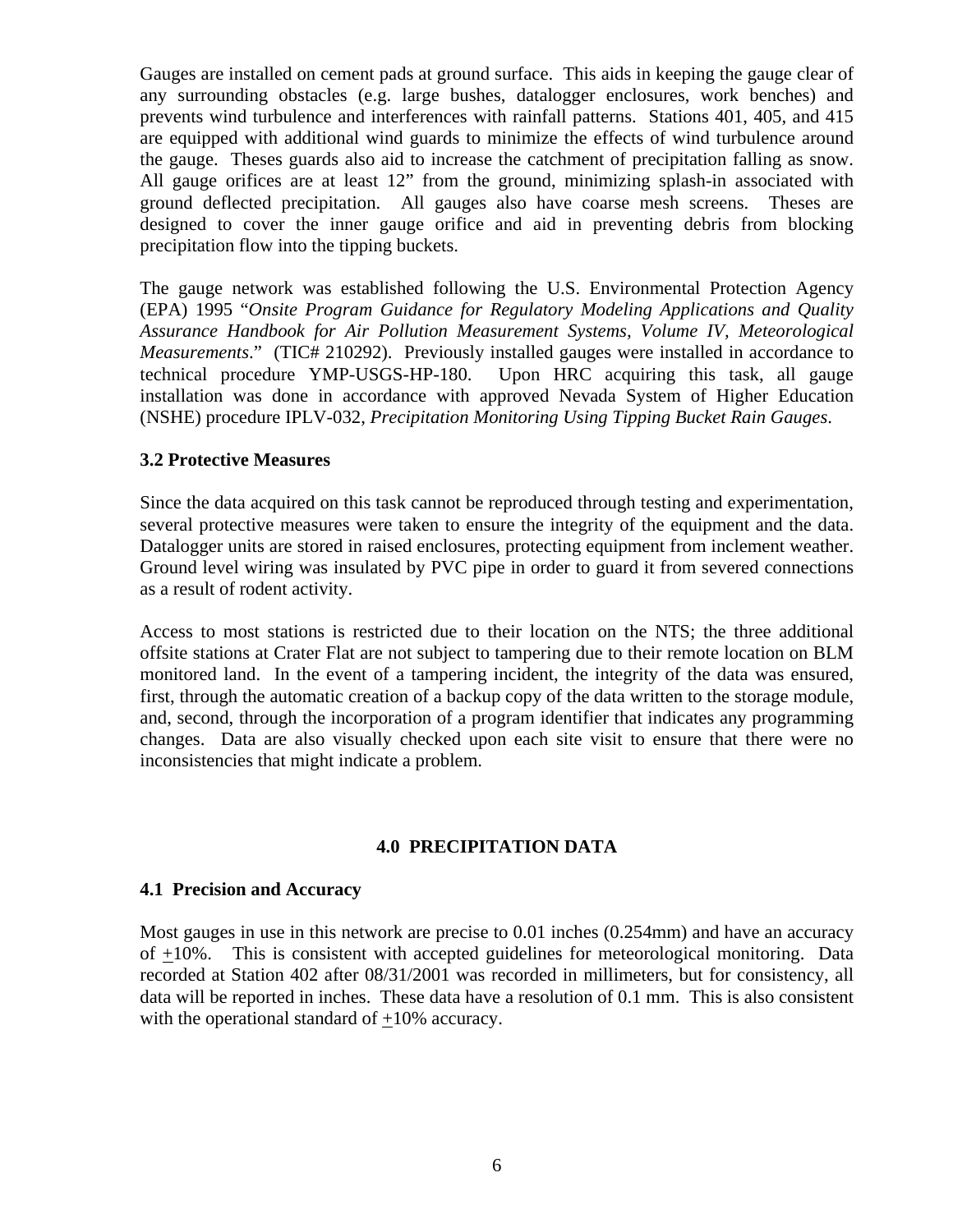## **4.2 Data Qualification**

The following submitted data are included in this report:

| <b>Period of Record</b> | <b>Data Tracking Number</b> | <b>Status</b> | Originator      |
|-------------------------|-----------------------------|---------------|-----------------|
| 07/01/2003-12/31/2003   | MO0408UCC007AB.001          |               | <b>UNLV-HRC</b> |
| 01/01/2004-12/31/2004   | MO0504UCC007AB.002          |               | <b>UNLV-HRC</b> |
| 01/01/2005-12/31/2005   | MO0604UCC007AB.003          |               | <b>UNLV-HRC</b> |
| 01/01/2006-12/31/2006   | MO0708UCC007AB.004          |               | UNLV-HRC        |
| 01/01/2007-08/31/2007   | MO0711UCC007AB.005          |               | UNLV-HRC        |
| 09/01/2007-08/04/2008   | 007NM.001                   | Non-Q         | <b>UNLV-HRC</b> |

**Table 3.** Data Traceability Identifiers

## **4.3 QA Compliance**

All data acquired on this task by HRC personnel are detailed in procedure IPLV-032. Electronic data were controlled in accordance with QAP-3.1, *Control of Electronic Data*. Duplicate copies of the data reside in the datalogger memory until overwritten. Duplicate copies are sent to an external storage module, which remains at the physical site of the data collection. All storage modules remain on site until they are due for calibration. Upon returning from the field, data that is downloaded either from the storage module or the datalogger is then downloaded to the network server, which is regularly backed up. Files are visually verified after each transfer. Work is documented in accordance with IPLV-032.

Qualified data was acquired on this task until August 31, 2007. After that date, Task ORD-FY04-007 was downgraded to non-qualified status, and all subsequent data collected after the last qualified data submittal has been designated as such and archived with the Yucca Mountain Records Processing Center.

### **5.0 RESULTS**

Data are presented below as a sum of monthly precipitation. As a result individual storm events that are logged over multiple months will be represented as precipitation during the individual months rather than separated as an individual storm event.

The annual averages by water year (6.06 in) and by calendar year (6.10 in) developed from Tables 3 and 4 are in agreement with the long-term regional averages of 6.5 in/yr (165 mm/yr) (Hevesi and Flint, 1998).

The arid climate of the Yucca Mountain region is characterized by convective summer rainfall. The winter months are characteristic of lower intensity but longer duration periods of precipitation. These low pressure dominated weather systems may occur during the summer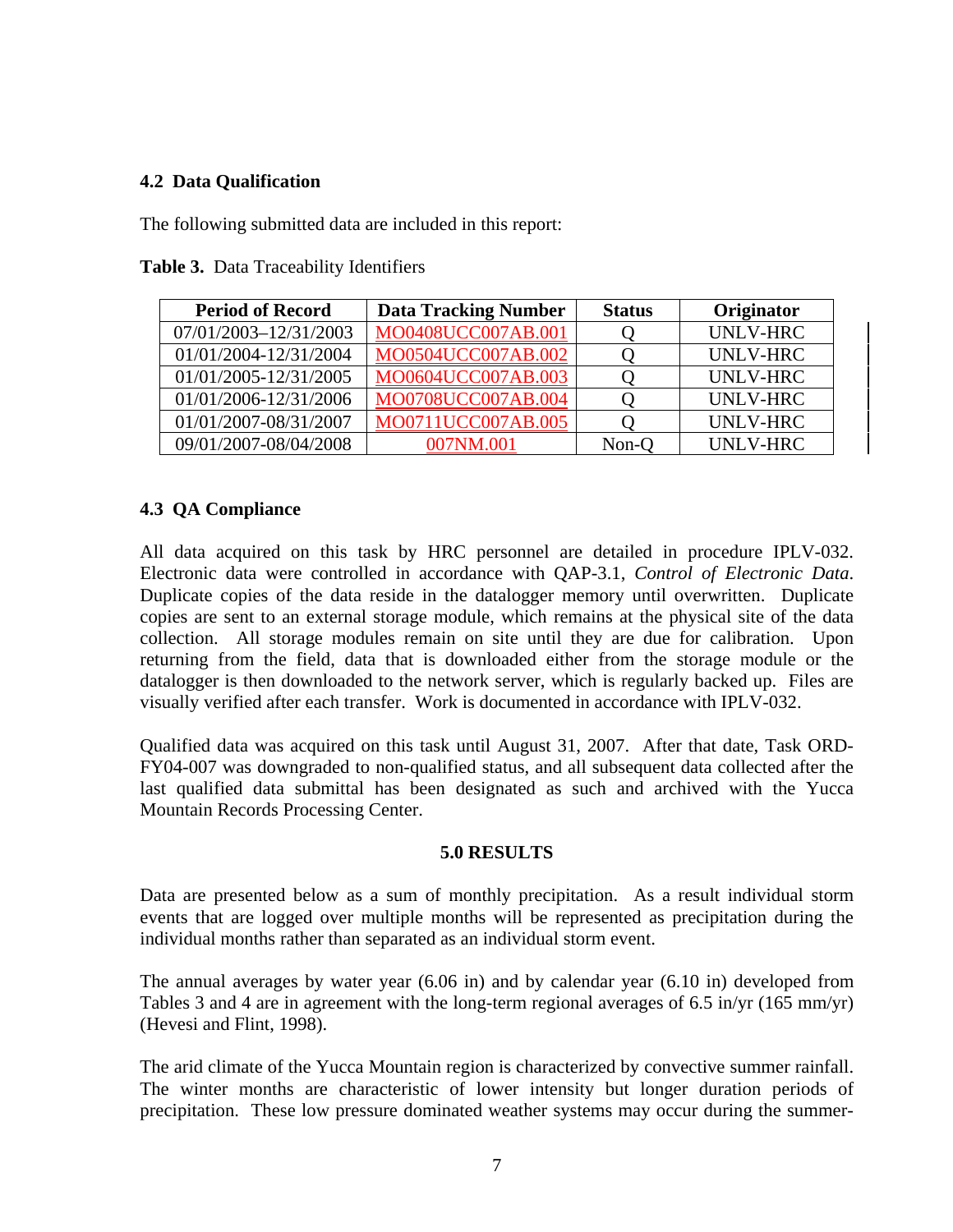winter or winter-summer transition periods as well. These seasonal variations are visible even during limited recorded periods of time such as what is presented here.



Data Source: MO0408UCC007AB.001, MO0504UCC007AB.002, MO0604UCC007AB.003, MO0708UCC007AB.004, MO0711UCC007AB.005, 007NM.001.

**Figure 2.** Yucca Mountain Precipitation by Station, July 1, 2003 through December 31, 2007.

|  |  |  | Table 4: Annual Average Precipitation by Calendar Year |  |  |  |
|--|--|--|--------------------------------------------------------|--|--|--|
|--|--|--|--------------------------------------------------------|--|--|--|

| <b>CALENDAR YEAR</b><br>(Jan $1^{st}$ – Dec $31^{st}$ ) | 1999 | 2000 | 2001 | 2002 | 2003 | 2004  | 2005  | 2006 | 2007 |
|---------------------------------------------------------|------|------|------|------|------|-------|-------|------|------|
| <b>Average Annual</b><br><b>Rainfall (in)</b>           | 5.12 | 7.44 | 5.70 | 1.07 | 7.84 | 9.56  | 8.60  | 5.29 | 4.31 |
| <b>Median Annual</b><br><b>Rainfall (in)</b>            | 5.42 | 7.17 | 5.62 | 1.03 | 7.92 | 9.38  | 8.65  | 5.19 | 4.14 |
| Min                                                     | 2.60 | 4.12 | 2.15 | 0.57 | 4.63 | 6.88  | 4.07  | 4.01 | 3.52 |
| <b>Max</b>                                              | 7.18 | 9.63 | 8.63 | 1.51 | 9.69 | 12.35 | 12.44 | 6.96 | 5.85 |

|  | Table 5: Annual Average Precipitation by Water Year |  |  |  |
|--|-----------------------------------------------------|--|--|--|
|  |                                                     |  |  |  |

| <b>WATER YEAR</b><br>(Nov $1^{st}$ – Oct<br>$31^{st}$                | 1999/<br>2000 | 2000/<br>2001 | 2001/<br>2002 | 2002/<br>2003 | 2003/<br>2004 | 2004/<br>2005 | 2005/<br>2006 | 2006/<br>2007 |
|----------------------------------------------------------------------|---------------|---------------|---------------|---------------|---------------|---------------|---------------|---------------|
| Average<br><b>Annual Rainfall</b><br>by Water Year<br>(in)           | 6.38          | 6.16          | 1.11          | 6.31          | 6.42          | 13.08         | 5.40          | 4.27          |
| <b>Median Annual</b><br><b>Rainfall by</b><br><b>Water Year (in)</b> | 6.31          | 6.07          | 1.06          | 6.26          | 6.57          | 12.79         | 5.56          | 4.81          |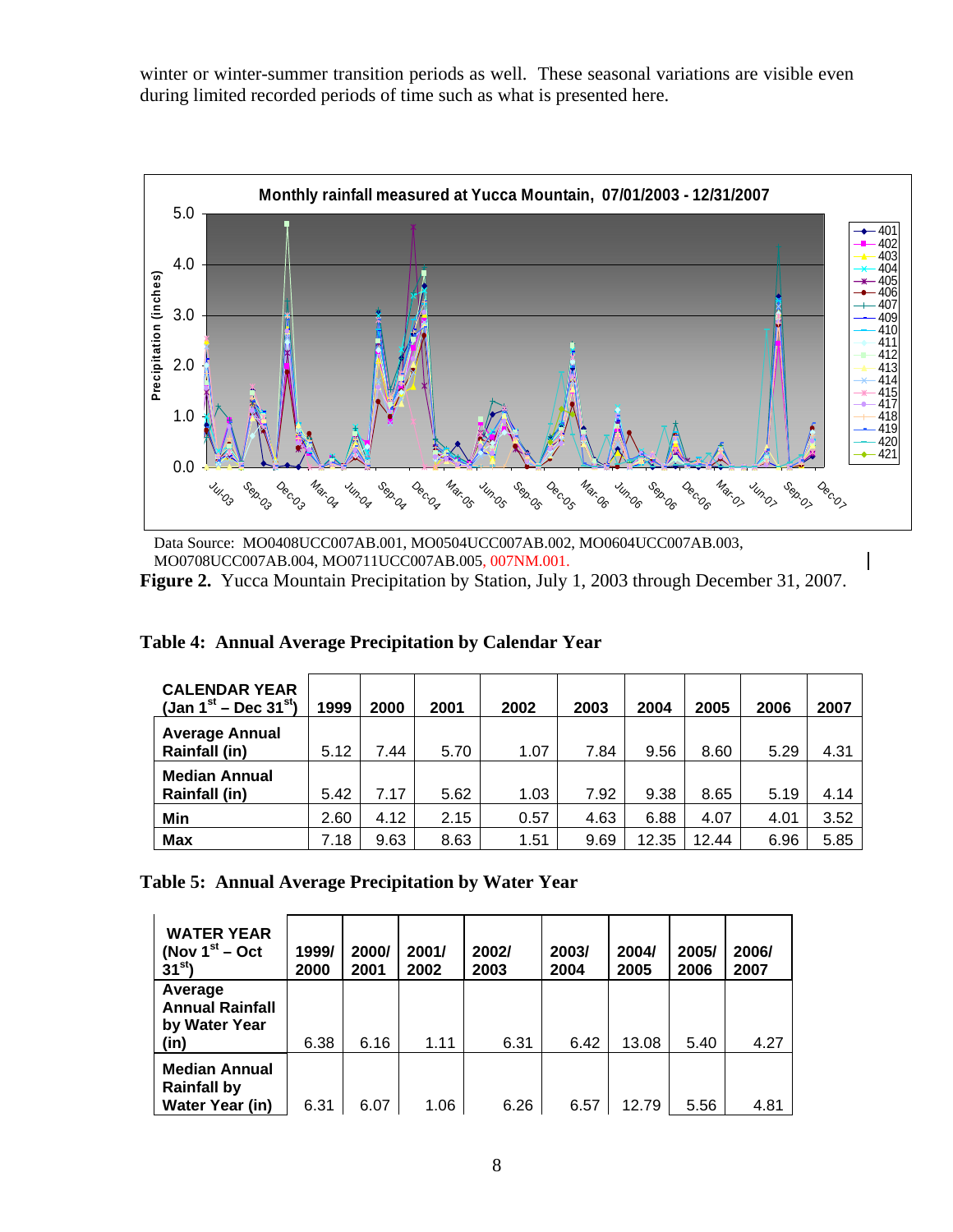| Min | $\sim$<br>4.UZ | 2.48 | 0.56 | 3.30 | 2.68             | - 24<br>a<br>ວ.ບ | 3.63              | 70   |
|-----|----------------|------|------|------|------------------|------------------|-------------------|------|
| Max | 8.08           | 9.28 | .84  | .95  | つら<br>a<br>ن ے.ت | 8.30             | 2 O 1<br>∽<br>ง.ษ | ô.36 |

#### **6.0 REFERENCES**

Hevesi, JA and Flint, AL, 1998. "Geostatistical Model for Estimating Precipitation and Recharge in the Yucca Mountain Region, Nevada – California." U.S. Geological Survey Water Resources Investigations Report 96-4123. Denver, Colorado:U.S. Geological Survey, p.54. MOL.19981209.0399.

U.S. Environmental Protection Agency (EPA), 1995. "Onsite Program Guidance for Regulatory Modeling Applications and Quality Assurance Handbook for Air Pollution Measurement Systems, Volume IV, Meteorological Measurements." TIC# 210292